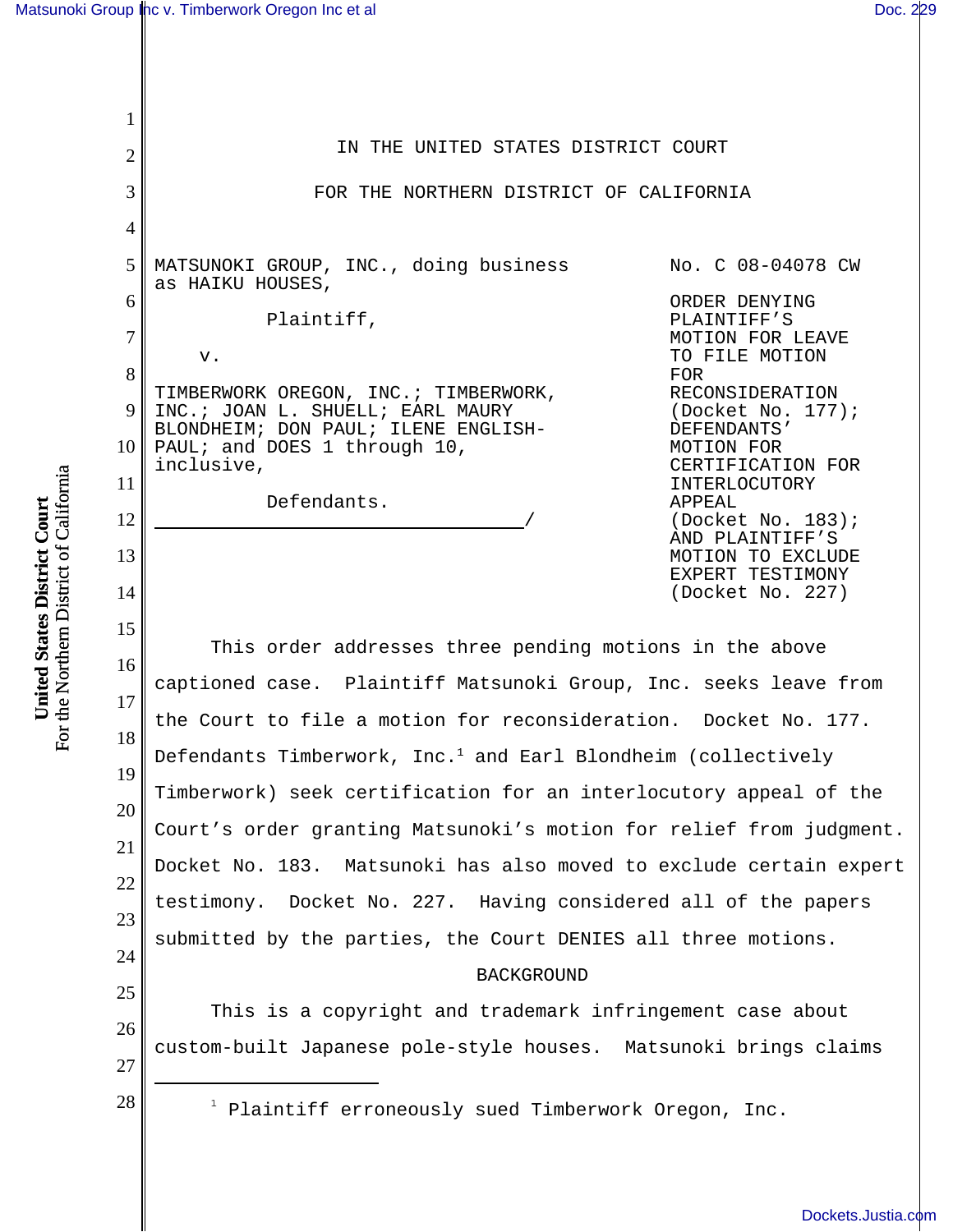1 2 3 against Timberwork, Don Paul and Ilene English-Paul for copyright, trademark and trade dress infringement, false designation of origin and unfair competition.<sup>2</sup>

4 5 6 7 8 9 10 11 12 13 14 15 16 17 18 On April 16, 2010, the Court granted Timberwork's motion for summary judgment against Matsunoki on all of its claims, including Matsunoki's copyright claims.<sup>3</sup> The parties disputed whether Matsunoki could prove ownership of the copyrights for seven publications at the center of the dispute. Matsunoki presented evidence that its predecessor Landmark Architecture and Design owned the copyrights, but failed to present evidence that those copyrights had been transferred to Matsunoki. Landmark was administratively dissolved as a corporation on November 6, 2006. The Court stated, "Because Matsunoki presents no evidence that it currently owns the copyrights at issue, and it is not clear when and if it will obtain those copyrights by assignment, the Court concludes that Matsunoki cannot bring any claims for copyright infringement. Therefore, Matsunoki's copyright claims fail." Order Granting Mot. Summ. J. at 12.

19 20 21 22 Subsequently, Matsunoki moved the Court for relief from judgment under Federal Rule of Civil Procedure 60(b), presenting evidence of the following two developments: (1) on January 7, 2010, the Tennessee Secretary of State reinstated Landmark as a

24 25 26 2 The Court previously dismissed claims against Joan Schuell for lack of personal jurisdiction. Docket No. 59. Defendants Don Paul and Ilene English-Paul are unrepresented by counsel and have not joined Timberwork's motion for certification.

27 3 In this order the Court also summarily adjudicated the claims against Don Paul and Ilene English-Paul in their favor.

23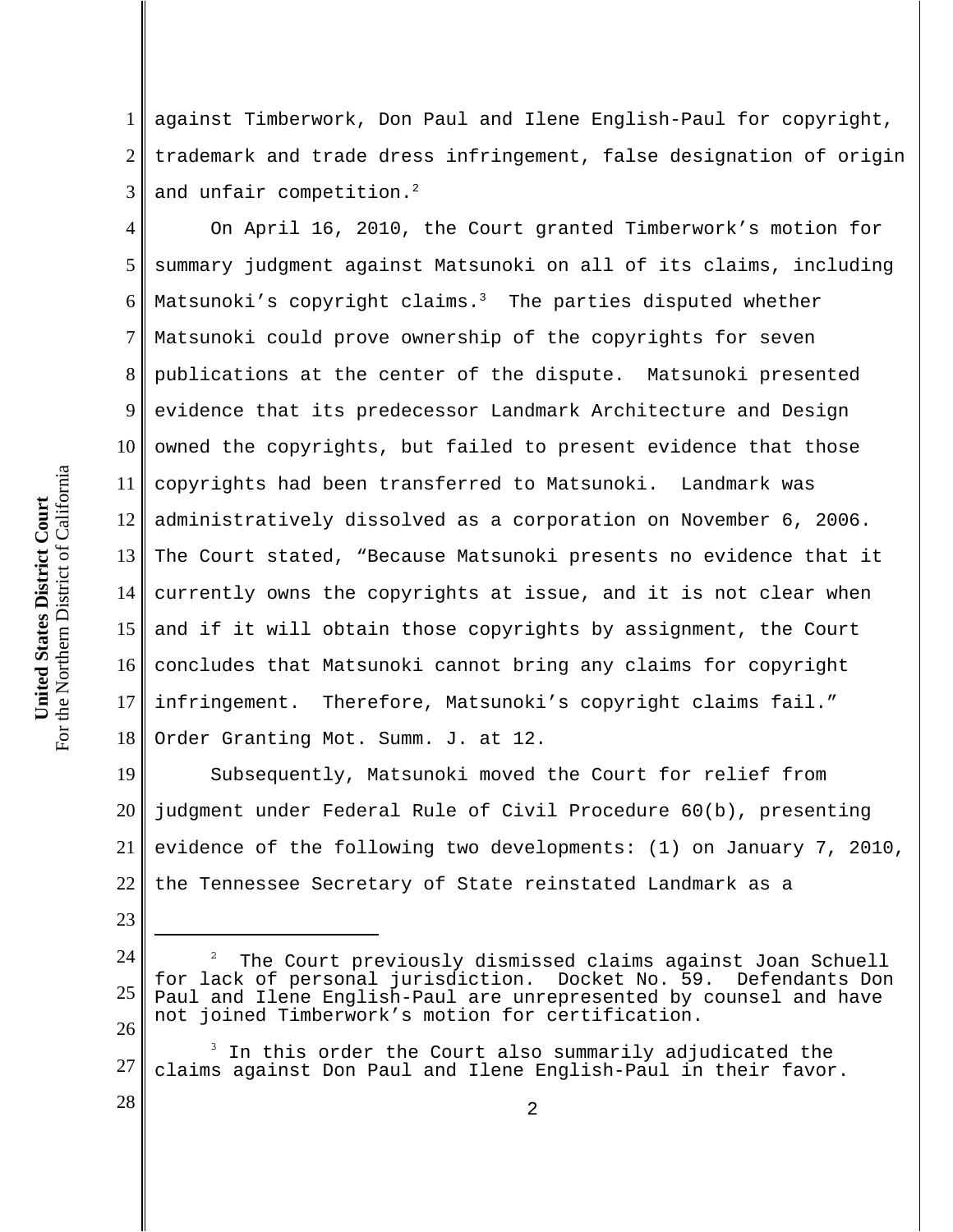1 2 3 4 5 corporation in good standing, and (2) on February 26, 2010, Landmark assigned in writing all of its intellectual property to Matsunoki. On September 3, 2010, the Court granted Matsunoki's motion for relief from judgment on the basis of the two new developments.

6 I. Timberwork's Motion for Certification under 28 U.S.C. § 1292(b)

7 8 9 Timberwork requests that the Court certify for interlocutory appeal its order relieving Matsunoki from judgment. Timberwork identifies two questions of law that it seeks to appeal:

(1) Whether the reinstatement of Landmark and assignment of the assets to Matsunoki constitutes "newly discovered evidence" within the meaning of Rule  $60(b)(2)$ ; and (2) Whether Matsunoki exercised due diligence to discover this

evidence.

15 Pl.'s Mot. at 4.

A. Legal Standard

17 18 19 20 21 22 23 24 25 26 Pursuant to 28 U.S.C. § 1292(b), a district court may certify an appeal of an interlocutory order only if three factors are present. First, the issue to be certified must involve a "controlling question of law." 28 U.S.C. § 1292(b). Establishing that a question of law is controlling requires a showing that the "resolution of the issue on appeal could materially affect the outcome of litigation in the district court." In re Cement Antitrust Litig., 673 F.2d 1020, 1026 (9th Cir. 1982) (citing U.S. Rubber Co. v. Wright, 359 F.2d 784, 785 (9th Cir. 1966)). The Seventh Circuit has explained:

We think [Congress] used "question of law" in much the

For the Northern District of California For the Northern District of California United States District Court **United States District Court**

10

11

12

13

14

16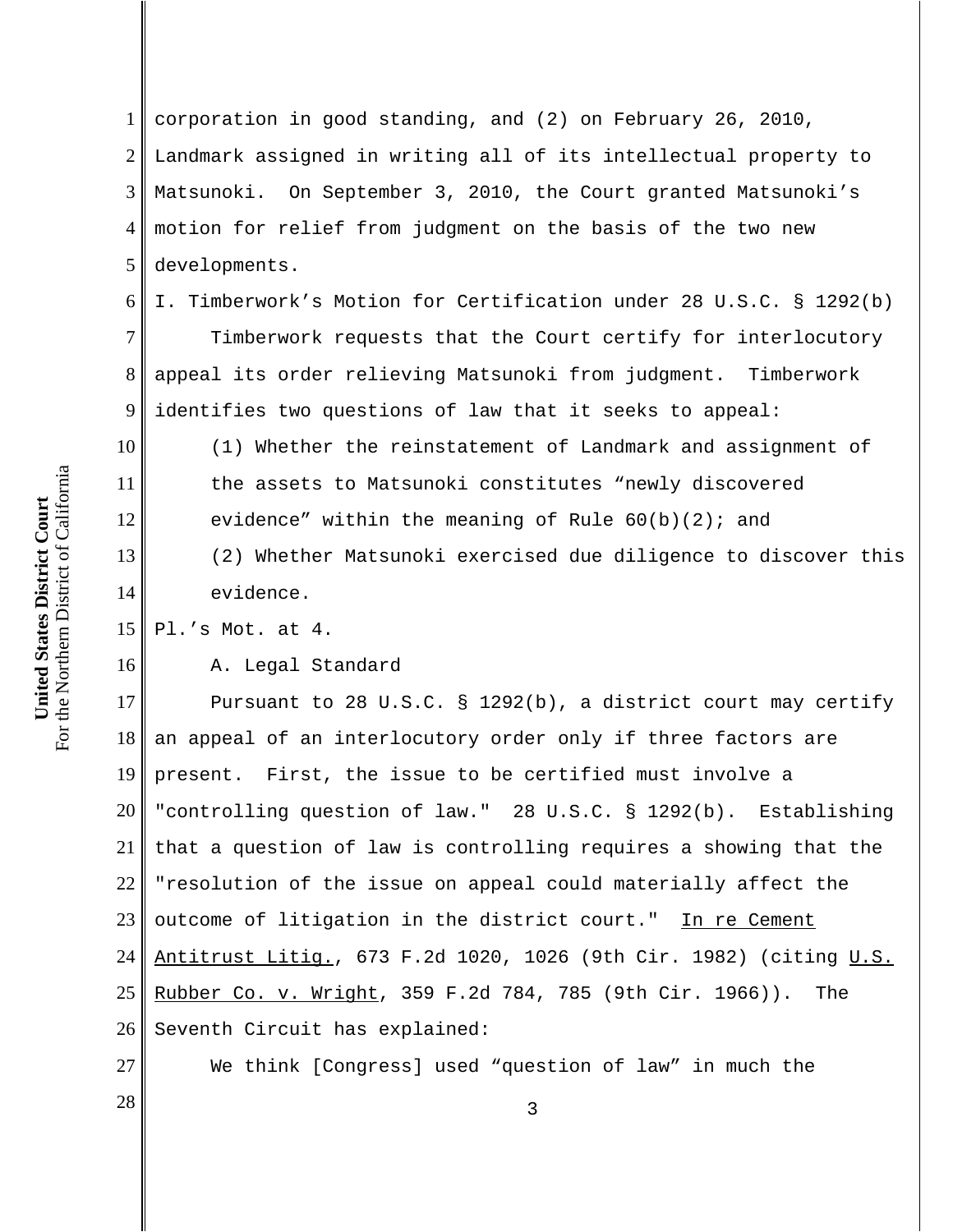same way a lay person might, as referring to a "pure" question of law rather than merely to an issue that<br>might be free from a factual contest. The idea was that might be free from a factual contest. if a case turned on a pure question of law, something the court of appeals could decide quickly and cleanly without having to study the record, the court should be enabled to do so without having to wait until the end of the case.

Ahrenholz v. Bd. Trustees of Univ. of Ill., 219 F.3d 674, 676-77 (7th Cir. 2000).

Second, there must be "substantial ground for difference of opinion" on the issue. 28 U.S.C. § 1292(b). A substantial ground for difference of opinion is not established by a party's strong disagreement with the court's ruling; the party seeking an appeal must make some greater showing. Mateo v. M/S Kiso, 805 F. Supp. 792, 800 (N.D. Cal. 1992), abrogated on other grounds by Brockmeyer v. May, 361 F.3d 1222, 1226-27 (9th Cir. 2004).

15 16 17 18 19 20 21 22 23 24 25 26 27 Third, it must be likely that an interlocutory appeal will "materially advance the ultimate termination of the litigation." 28 U.S.C. § 1292(b); Mateo, 805 F. Supp. at 800. Whether an appeal will materially advance termination of the litigation is linked to whether an issue of law is "controlling" in that the court should consider the effect of a reversal on the management of the case. Id. In light of the legislative policy underlying § 1292, an interlocutory appeal should be certified only when doing so "would avoid protracted and expensive litigation." In re Cement, 673 F.2d at 1026; Mateo, 805 F. Supp. at 800. If, in contrast, an interlocutory appeal would delay resolution of the litigation, it should not be certified. See Shurance v. Planning Control Int'l, Inc., 839 F.2d 1347, 1348 (9th Cir. 1988) (refusing to hear a

1

2

3

4

5

6

7

8

9

10

11

12

13

14

 $\begin{array}{c|c|c|c} 28 & 4 \end{array}$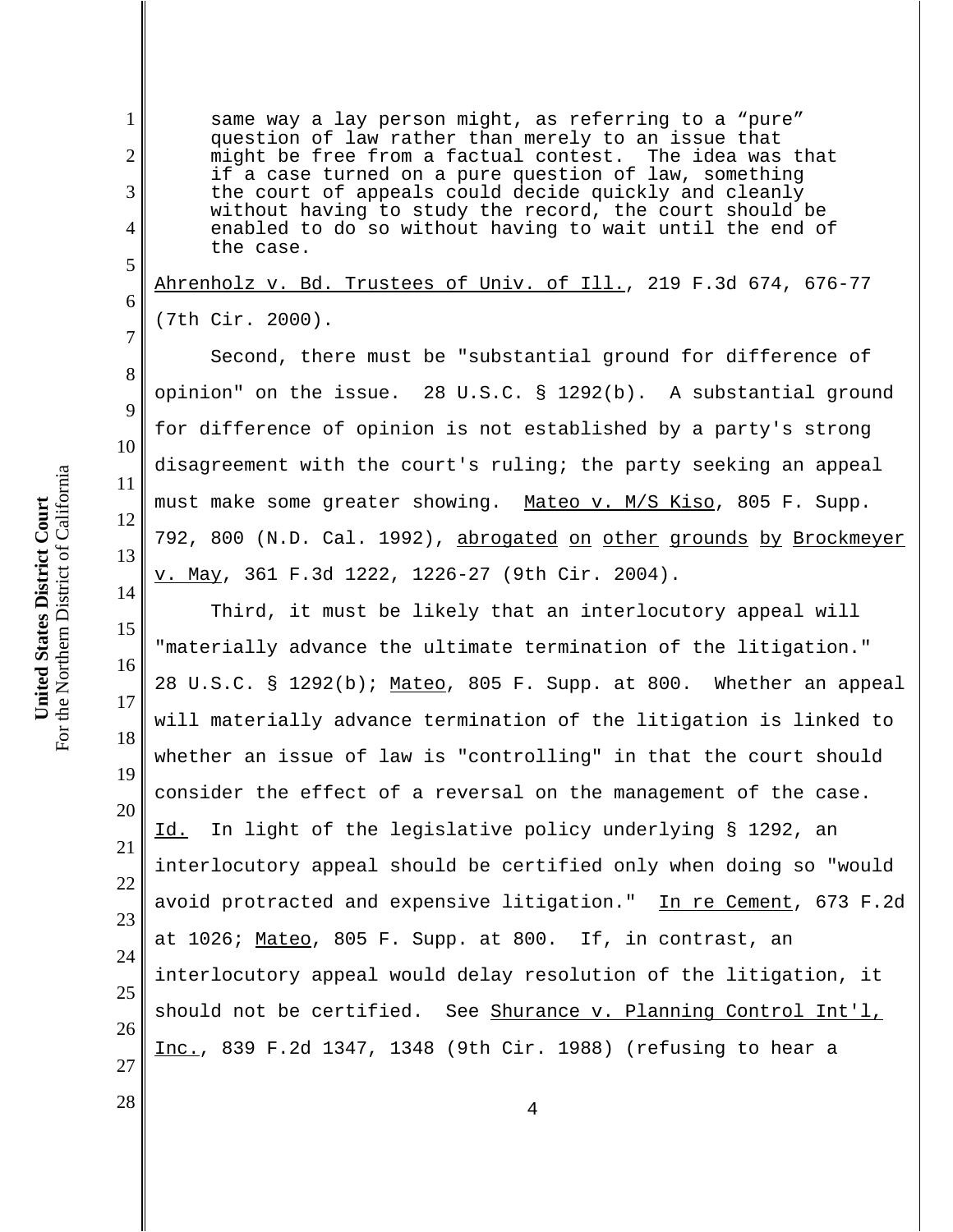1 2 certified appeal in part because the Ninth Circuit's decision might come after the scheduled trial date).

3 4 5 6 7 8 9 10 11 12 13 14 15 16 17 18 All three requirements under 28 U.S.C. § 1292(b) must be met for certification to issue. Best Western Int'l, Inc. v. Govan, 2007 U.S. Dist. LEXIS 39172, \*9 (D. Ariz.). "Section 1292(b) is a departure from the normal rule that only final judgments are appealable, and therefore must be construed narrowly." James v. Price Stern Sloan, Inc., 283 F.3d 1064, 1068 n.6 (9th Cir. 2002). Thus, the court should apply the statute's requirements strictly, and should grant a motion for certification only when exceptional circumstances warrant it. Coopers & Lybrand v. Livesay, 437 U.S. 463, 475 (1978). The party seeking certification of an interlocutory order has the burden of establishing the existence of such exceptional circumstances. Id. A court has substantial discretion in deciding whether to grant a party's motion for certification. Brown v. Oneonta, 916 F. Supp. 176, 180 (N.D.N.Y. 1996) rev'd in part on other grounds, 106 F.3d 1125 (2nd Cir. 1997).

19 B. Discussion

20 21 22 Timberwork has identified controlling issues for appeal; if the Court's order relieving Matsunoki from judgment were reversed, the judgment would be reinstated and the case closed.

23 24 25 26 27 However, Timberwork has failed to identify a substantial ground for difference opinion as to the controlling question of law. Timberwork extensively cites facts, and asserts that a substantial difference of opinion exists as to whether Matsunoki's assignment constitutes "newly discovered evidence," and whether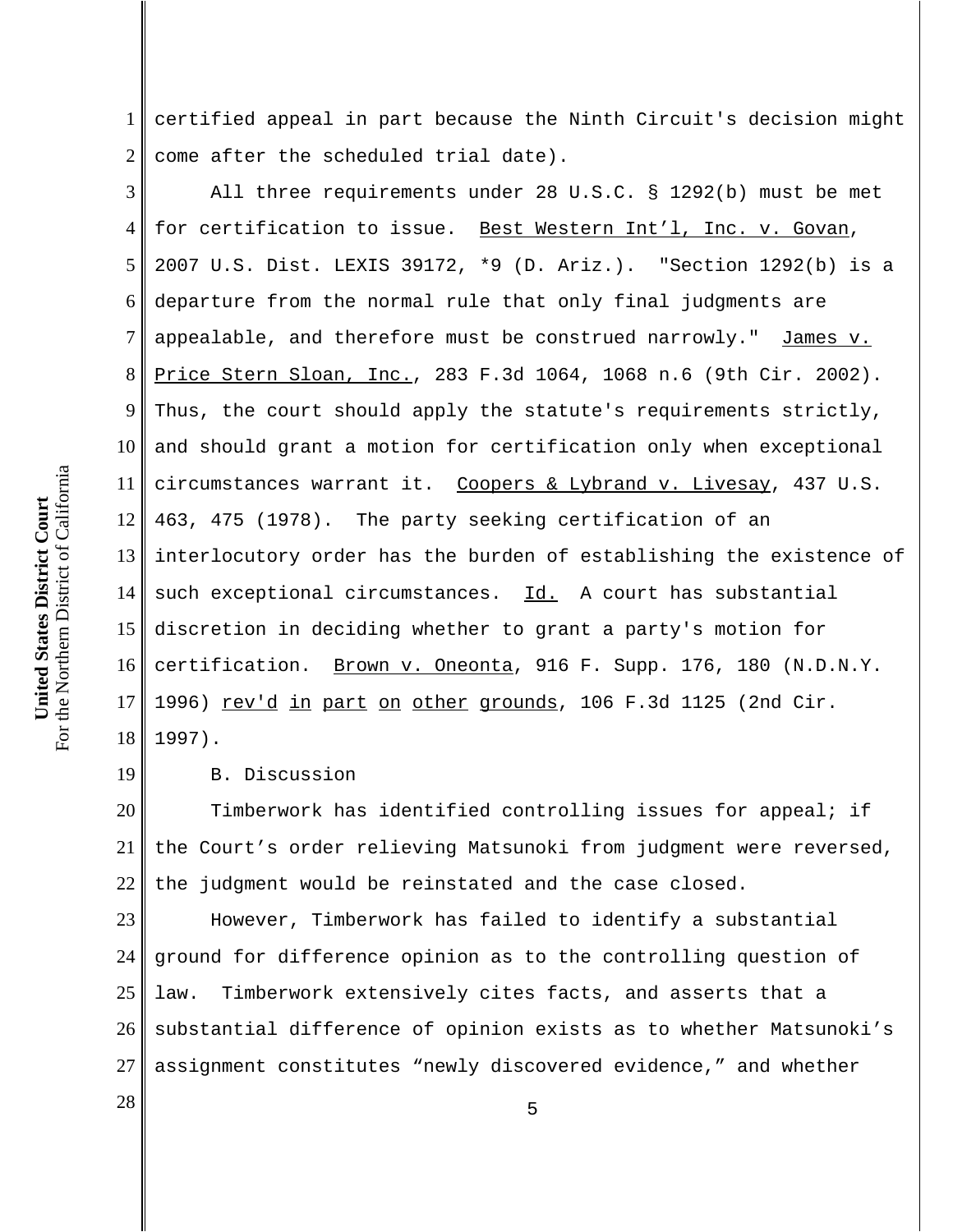1 2 3 4 5 6 Matsunoki acted with "due diligence." However, disagreement with the way the Court applied settled law to the particular facts in this case does not satisfy the requirements under 28 U.S.C. § 1292(b), even if the moving party's disagreement with the court's order is "vehement." Best Western Int'l, 2007 U.S. Dist. LEXIS at \*27.

7 8 9 10 11 12 13 14 15 16 17 18 19 20 21 22 23 24 25 26 27 Timberwork has not identified any lack of precedent within the Ninth Circuit, or conflicting decisions in other circuits, in support of its motion for certification. APCC Services, Inc. v. AT&T Corp., 297 F. Supp. 2d 101, 107 (D.D.C. 2003) ("A substantial ground for difference of opinion is often established by a dearth of precedent within the controlling jurisdiction and conflicting decisions in other circuits."). Timberwork cites one Ninth Circuit decision on the question of what constitutes "newly discovered evidence." In Feature Realty Inc. v. City of Spokane, the Ninth Circuit denied the plaintiff's Rule 60(b) motion, rejecting the argument that the evidence was "newly discovered" when plaintiff learned of it eight days before judgment was rendered. 331 F.3d 1082, 1093 (9th Cir. 2003). Riverbend Ranch Golf Course v. County of Madera, 2005 U.S. Dist. LEXIS 29497 (E.D. Cal.), is a lower court decision that does not give rise to a circuit split. Furthermore, Riverbend Ranch is consistent with Feature Realty, because it also holds, "Evidence is not newly discovered under the Federal Rules if it was in the moving party's possession at the time of trial or could have been discovered with reasonable diligence." Id. at \*5. Although Timberwork bears the burden of persuading the Court to certify an interlocutory appeal, it

 $\begin{array}{c|c|c|c|c} \hline \text{28} & \text{6} \end{array}$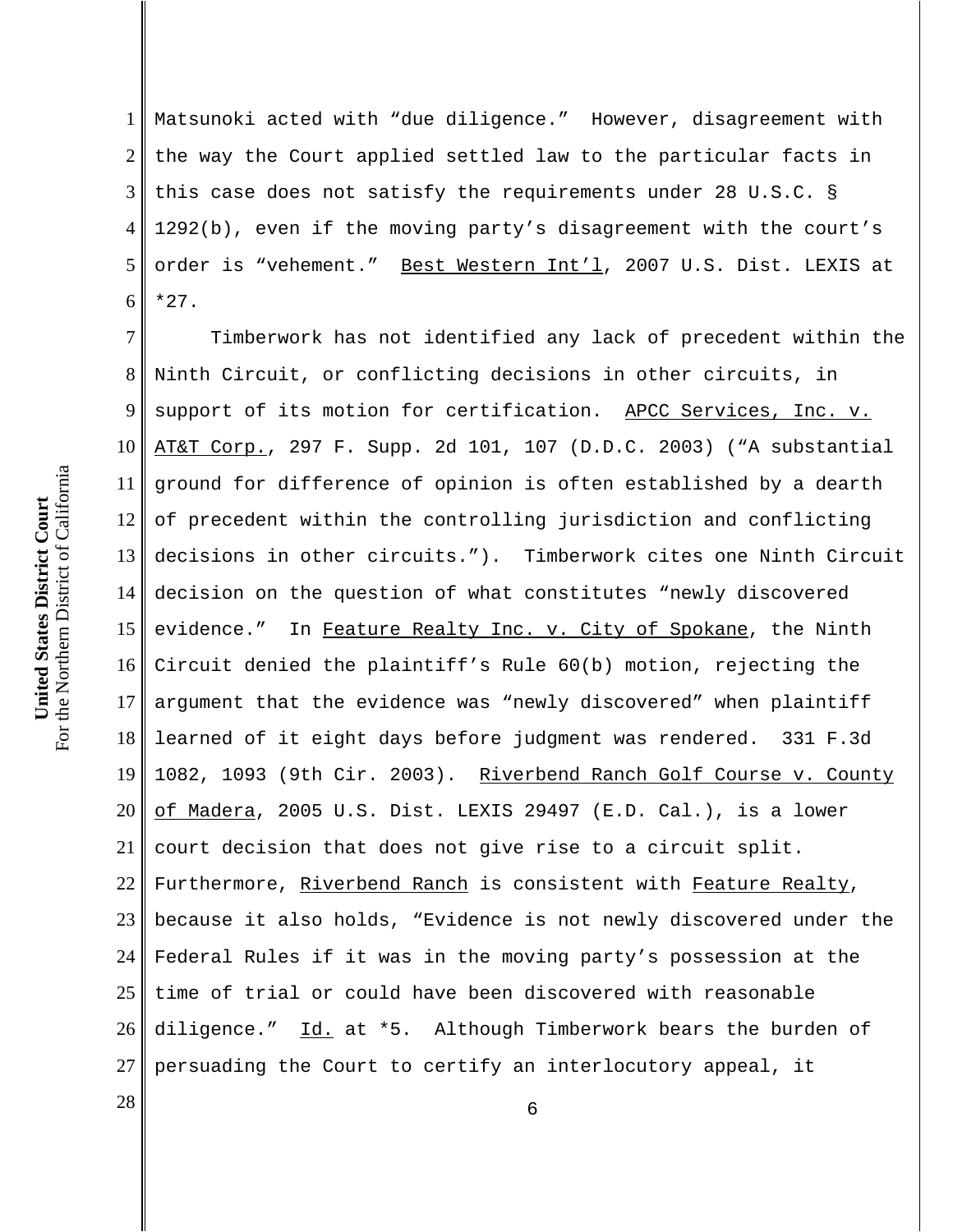1 2 identifies no lack of authority and presents no substantial disagreement among courts as to what constitutes due diligence.

3 4 5 6 7 8 9 10 11 Timberwork's motion also falters because it will likely delay the resolution of this case. Trial in this matter is currently scheduled for July, 2011. The issues that Timberwork seeks to appeal are not weighty matters that are likely to be expedited on appeal. Fact discovery on this case closed on December 20, 2010, and expert discovery will end on February 19, 2011. All case dispositive motions are to be heard on or before April 8, 2010. Consequently, Timberwork has not established that an immediate appeal may materially advance the ultimate termination of the case.

12 13 14 15 Because a district court's certification is reserved for exceptional circumstances, and Timberwork has failed to satisfy all requirements under 28 U.S.C. § 1292(b), the Court denies the motion for certification.

16 II. Matsunoki's Motion for Leave to Move for Reconsideration

A. Legal Standard

18 19 20 21 22 23 24 This Court's Local Rule 7-9(b)(3) permits the reconsideration of an interlocutory order if there was a manifest failure by the Court to consider material facts or dispositive legal arguments which were presented to the Court before such order was issued. A party moving for leave to file a motion for reconsideration, however, may not repeat any argument made earlier in support of or opposition to the interlocutory order.  $L.R. 7-9(c)$ 

B. Discussion

26 27 Matsunoki's request for reconsideration reiterates arguments made in response to Timberwork's motion for summary judgment,

For the Northern District of California For the Northern District of California United States District Court **United States District Court**

17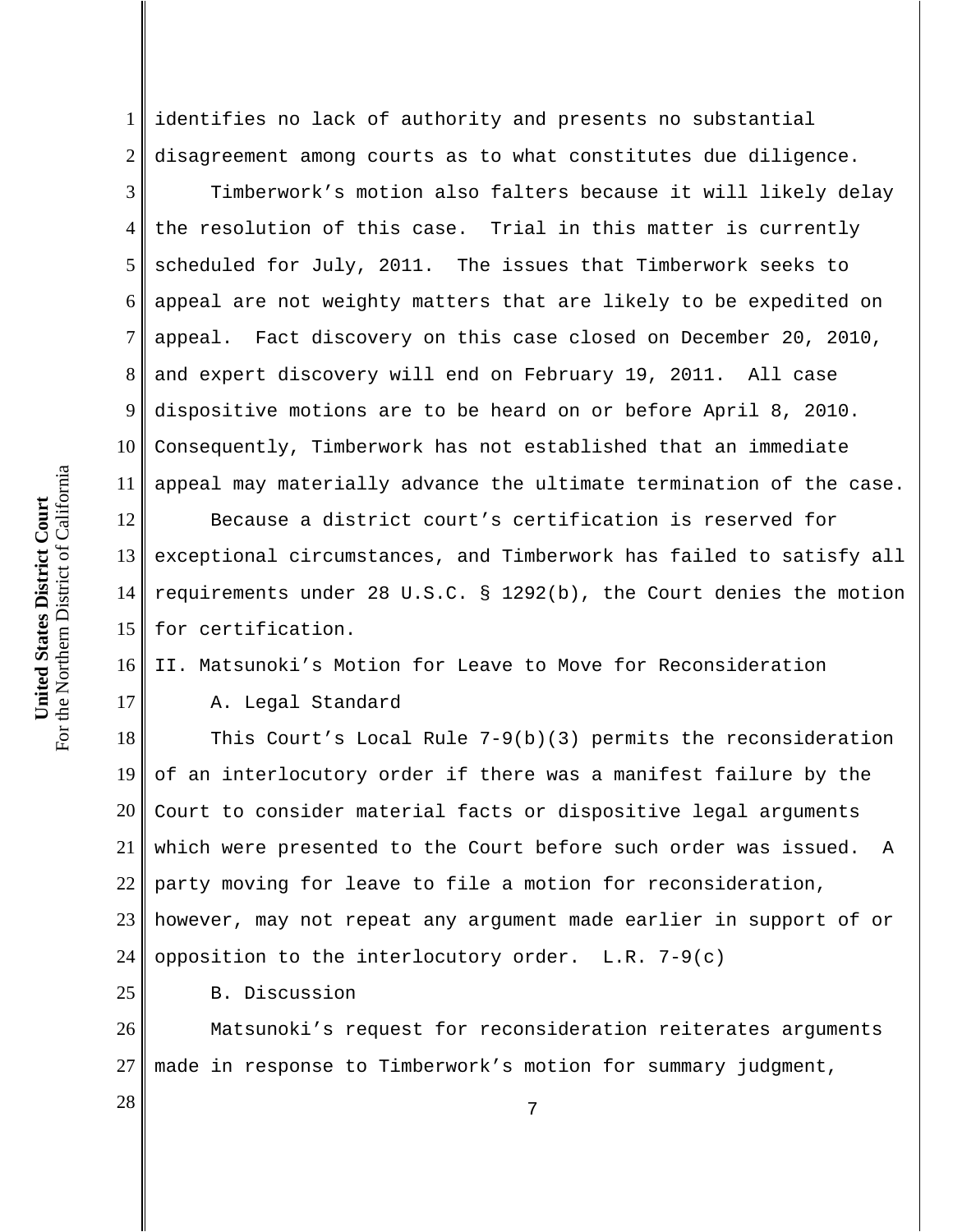1 2 3 4 5 6 7 8 9 10 11 12 13 14 15 16 already rejected by the Court, and attempts to raise new arguments. Matsunoki attacks the Court's ruling that it unduly delayed in filing suit, by arguing that the cease and desist letter was narrowly written. The Court, however, has already ruled on the letter's broad wording. Order, 13-14. Matsunoki further asserts that the laches defense does not apply to the Pauls, and that Steen's death did not prejudice Defendants, and points to a legal test for the applicability of the laches defense, which no party briefed, and the Court did not apply in its summary judgment order. E-Systems, Inc. v. Monitek, 720 F.2d 604, 607 (9th Cir. 1983). Although Matsunoki did not raise these arguments in prior briefing, they do not present newly established evidence or law. Because Civil Local Rule 7-9 is not intended to allow parties to repeat prior argument or present new arguments that could have been raised earlier, the Court need not entertain Matsunoki's request to reconsider.

17 18 19 20 21 22 23 24 Even if the Court were to consider Matsunoki's new arguments, the outcome on summary judgement would remain the same. Matsunoki raises, for the first time, a six factor test used to determine whether laches will bar relief from trademark infringement. Notably, Matsunoki's motion for reconsideration neglects to apply the standard to the particular facts of this case. The Court's application, however, demonstrates that the test does not change its finding that laches provides a valid defense for Timberwork.

25 26 27 The six E-Systems factors are: "1) the strength and value of trademark rights asserted; 2) plaintiff's diligence in enforcing the mark; 3) harm to senior user if relief denied; 4) good faith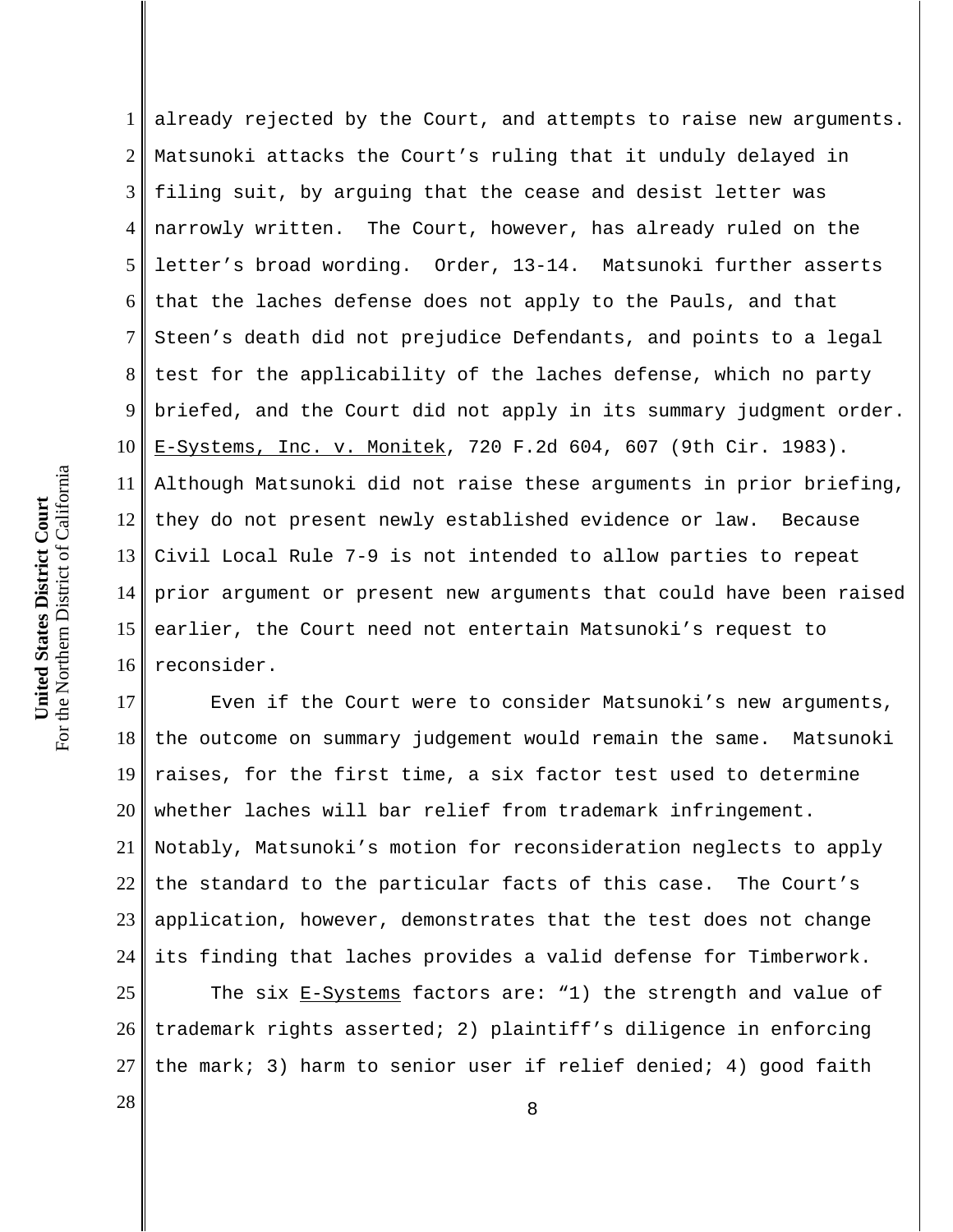1 2 3 4 5 6 7 ignorance by junior users; 5) competition between senior and junior users; and 6) extent of harm suffered by junior user because of senior user's delay." 720 F.2d at 607; see also Tillamook Country Smoker, Inc. v. Tillamook County Creamery Ass'n, 465 F.3d 1102, 1008 (9th Cir. 2006)(applying two of the six E-Systems factors, the plaintiff's diligence in enforcement and the defendant's good faith use).

8 9 10 11 12 13 14 15 16 17 18 19 20 21 22 23 24 These factors weigh in Timberwork's favor. The Haiku Houses marks have value and have provided for a measure of Timberwork's business success. Matsunoki has been less than diligent in enforcing its rights. Considering its knowledge about Timberwork and Timberwork's direct assertion in 2001 that it owned the marks, Matsunoki could have acted sooner than 2008, when it finally filed suit. Nearly a decade after the cease and desist letter from Matsunoki, and after seven years of silence from Matsunoki, Timberwork risks losing the marks and its business. Matsunoki was not ignorant of Timberwork's ongoing existence or activities during this time. The companies formerly worked together. Competition exists, although Matsunoki is based in Tennesee, and Timberwork is based in California. In light of Matsunoki's silence, Timberwork proceeded with its business, taking on more clients and involving the Pauls to increase its marketing and sales activities. Overall, these facts make clear that Matsunoki was less than diligent in enforcing its rights, and Timberwork acted in good faith.

25 26 27 Matsunoki asserts another new argument, distinguishing between Defendants Timberwork and the Pauls. Nevertheless, Matsunoki's claims against the Pauls are barred by laches, just as the defense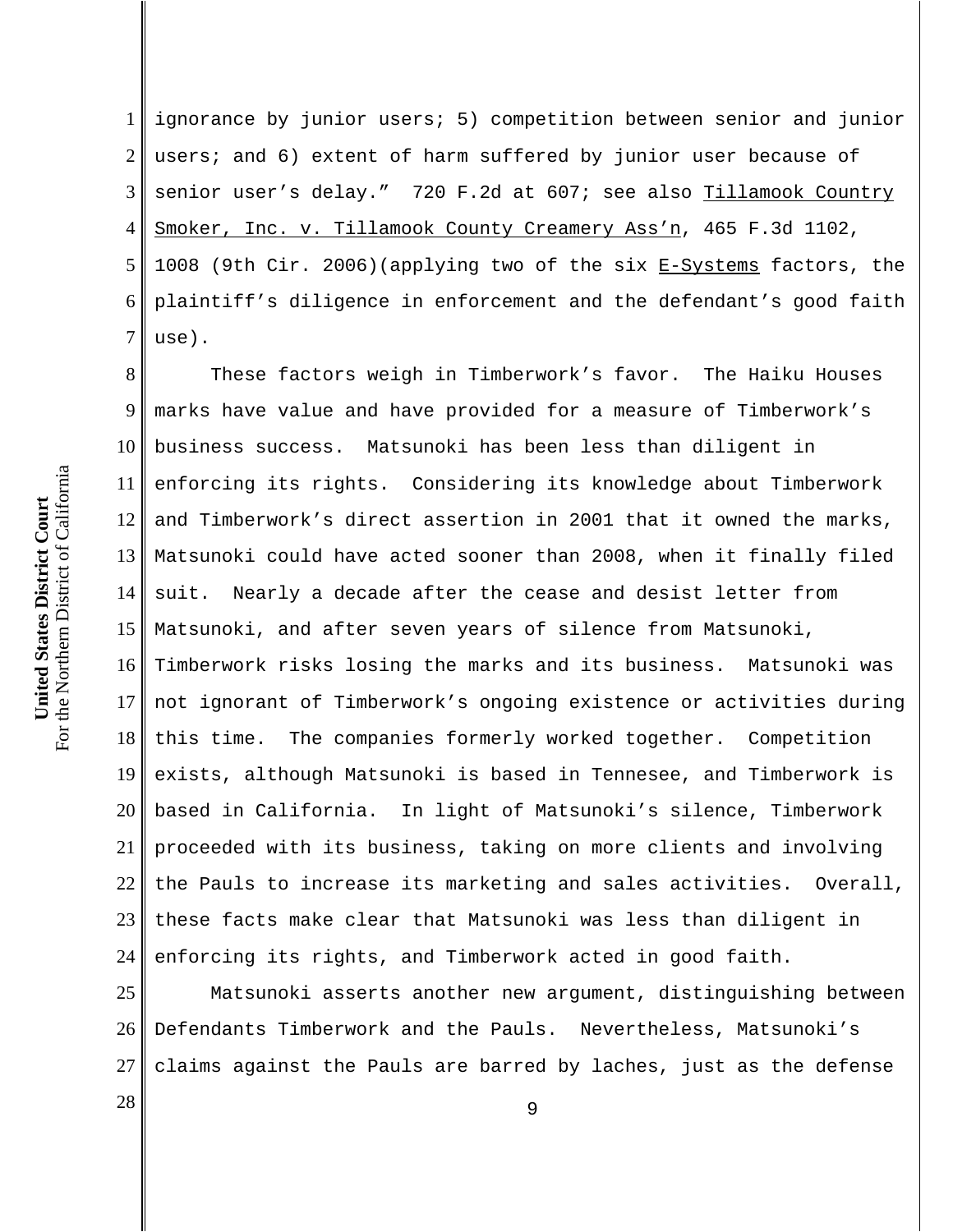1 2 3 4 5 6 7 8 applies to Timberwork. "This defense embodies the principle that a plaintiff cannot sit on the knowledge that another company is using its trademark, and then later come forward and seek to enforce its rights." Internet Specialties West, Inc. v. Milon-Didiorgio Enterprises, Inc., 559 F.3d 985, 980-90 (9th Cir. 2009). The test of laches is two-fold: "first, was the plaintiff's delay in bringing suit unreasonable? Second, was the defendant prejudiced by the delay?"  $Id.$  at 990.

9 10 11 12 13 14 15 16 17 18 19 20 21 22 23 If a plaintiff filed suit within the limitations period for the analogous action at law, there is a presumption that laches in inapplicable. Jarrows Formulas, Inc. v. Nutrition Now, Inc., 304 F.3d 829, 835. The parties agree that the four-year limitations period from California trademark infringement law is the most analogous. Matsunoki points out that the Pauls did not become involved in the business until 2004, at the earliest. As a result, Matsunoki argues that the lawsuit against the Pauls is within the four-year statute of limitations period, and no presumption in favor of laches applies. Nevertheless, the Pauls are protected under a theory of agency. The Pauls acted on behalf of Timberwork, marketing its products and services with Timberwork's authorization. The Pauls did not act independently of Timberwork. The Pauls acquired and used the marks through Timberworks, and should be treated as identically situated.

24 25 26 27 Even if no presumption of laches applies, the equitable principles are not entirely barred from consideration in the claims against the Pauls. "The limitations period for laches starts when the plaintiff 'knew or should have known about its potential cause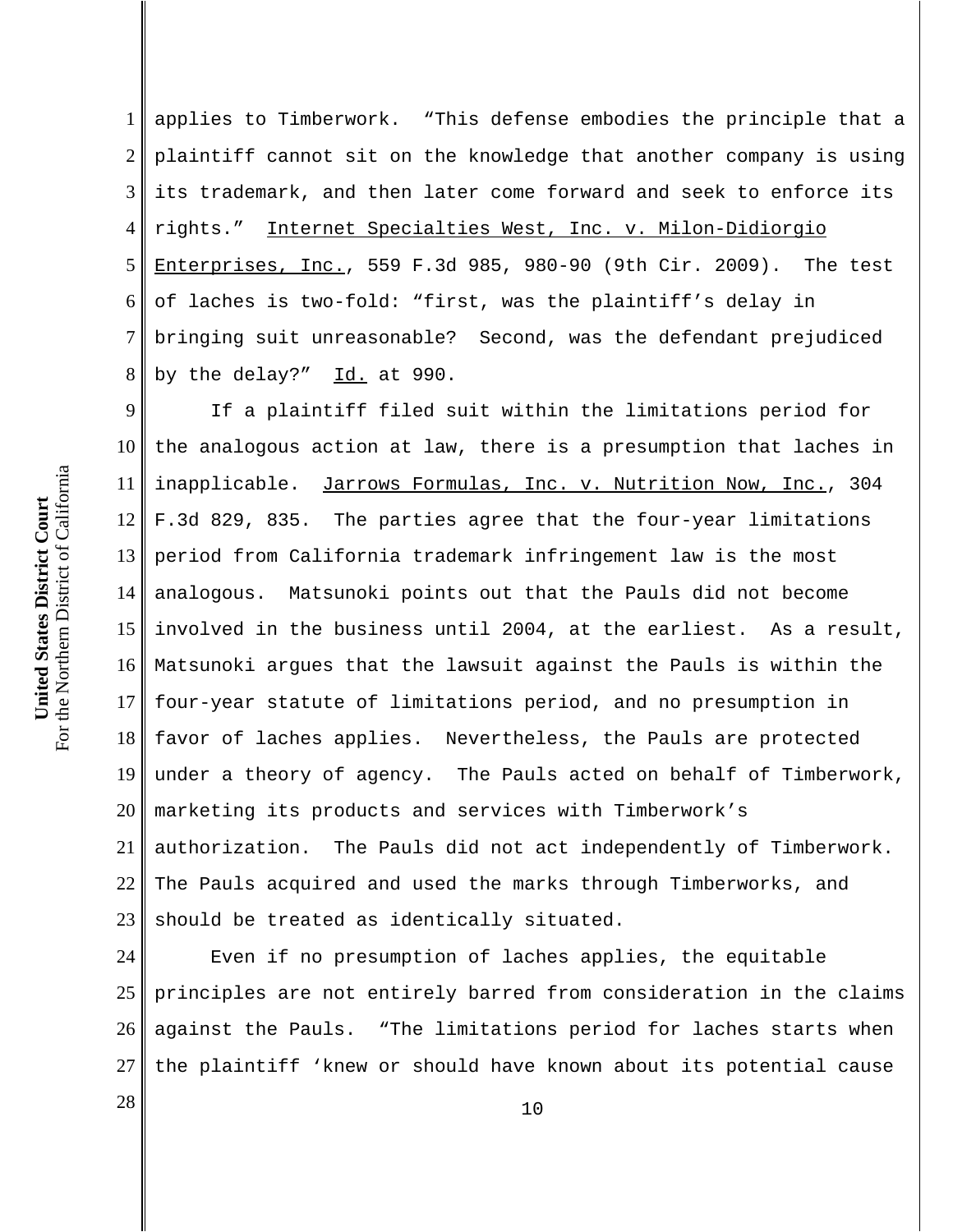1 2 3 4 5 6 7 8 9 10 11 12 13 14 of action.'" Tillamook Country Smoker, 465 F.3d at 1108. As of 2001, Matsunoki was aware of Timberwork's use of the marks. Matsunoki sent a cease and desist letter that same year. Timberwork responded to the letter, insisting that Timberwork had ownership of the trademarks. Timberwork carried on with its business. Matsunoki knew that it had potential causes of action with respect to Timberwork, and should have known that Timberwork might involve other parties to conduct their business. Timberwork's insistence that it was the mark owner, and its continued use of the marks, increased the likelihood that it would involve third parties, like the Pauls, and thus increased the risk that the marks were being used widely without authorization. Matsunoki either knew or should have known about the Pauls' role, and therefore the limitations period for laches includes them.

15 16 17 18 19 20 21 22 23 24 25 26 The two-prong test for laches, weighing the reasonablness of Matsunoki's delay and the prejudice suffered by the Pauls, also supports an outcome in the Pauls' favor. Matsunoki's delay was unreasonable, because it was well aware that Timberwork continued to conduct its business using the marks, and Timberwork might involve third parties in that course of conduct. The Pauls were acting in good faith, not knowing about the dispute that had arisen in 2001. Likewise, Matsunoki's delay prejudiced the Pauls. Steen's death deprived the Pauls of testimony that could have clarified the intellectual property's authorship and transfer. Greater clarity about these facts would have aided the fair resolution of these claims.